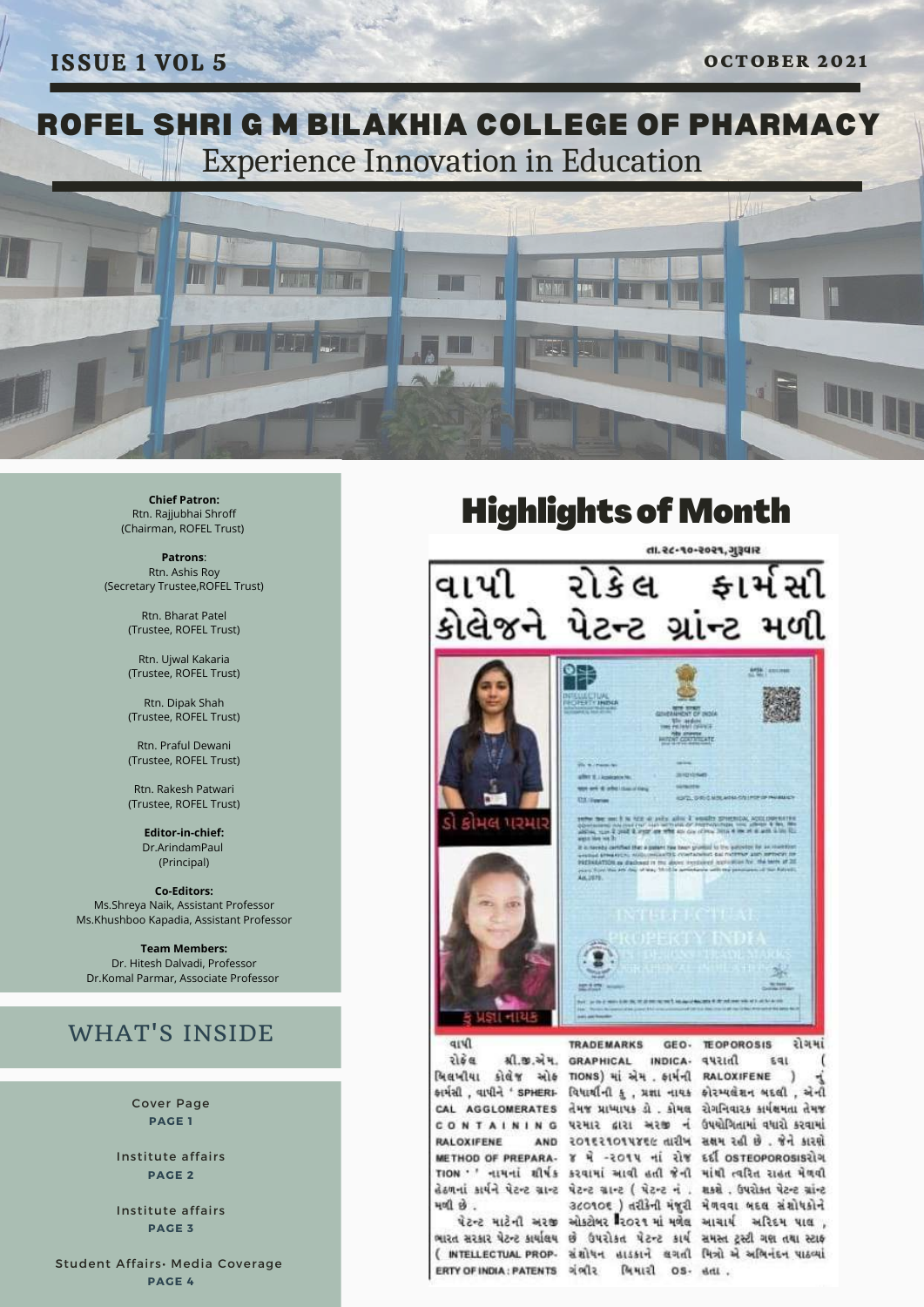# Institute Affairs

Placement cell committee Officer Mr. G. Santhana Kumar organized a Pre-Placement talk under leadership of Dr. Arindam Paul, Principal of ROFEL, Shri G.M. Bilakhia College of Pharmacy, Vapi at Rotary-Balar Auditorium, ROFEL, Shri G.M. Bilakhia college of Pharmacy on 30th September 2021. Dr. Kedar Shukla, Professor & Director of GIDC Rajju Shroff Institute of Management Studies(GRIMS) was invited as speaker to deliver his talk on topic:CORPORATE ETIQUETTE.

The goal of this talk was to provide final year B.Pharm and M.Pharm students with a platform to gain valuable knowledge regarding corporate etiquette to be followed while working in corporate/Industry sector. The programme was conducted in three Sessions:

Session 1) Expert Talk on "Corporate Etiquette" Session 2) Activity session Session 3) Discussion Session (Student-Speaker Interaction)





A drawing competition was held as a part of Tuberculosis and Blood donation awareness programme in collaboration with the Red Ribbon Club of Vedchhi Seva Samiti, Valod for the students of ROFEL Shri G M Bilakhia College of Pharmacy, Vapion 1st October, 2021. Ms. Premila Vasava was the coordinator of the Red Ribbon Club of Vedchhi Seva Samiti, Valod. Total 30 students of B.Pharm Sem III participated in the drawing competition with zeal. Prizes were kept for first three winners for the best drawing. Ms. Drashti Rana, Ms. Urvi Joshi and Ms. Kajal Marathe secured first, second and third rank respectively. Participation certificates were given to all other students for their motivation.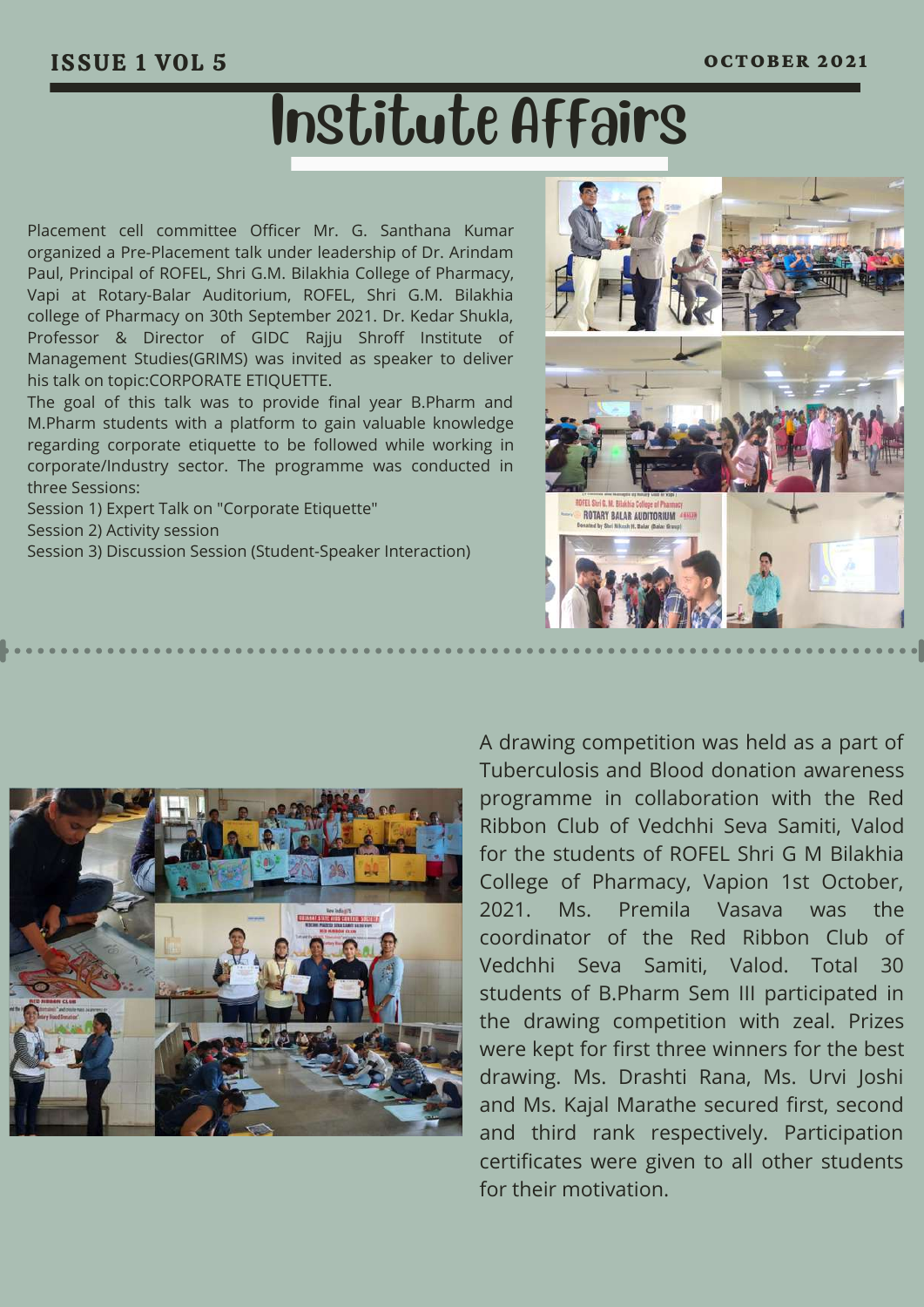## Institute Affairs

IQAC of ROFEL Shri G M Bilakhia College of Pharmacy has scheduled two days orientation and training program intending to impart knowledge amongst first year B. Pharm and M. Pharm students. The students were briefed about the Institute, Faculty, Curriculum, Extracurricular, Examinations, and the Environment. The first session was delivered by Mr. Yogesh Sarangkar, AGM, Alkem laboratories, Daman on Pharmaceutical industries in 2021. Mr. Yogesh had highlighted importance of pharmaceutical industry and its future scope.The second Expert session was delivered by Mr. Hanif Bhatti, Manager, Injectcare Pvt. Ltd, Vapi. The post lunch session was delivered by Mr. Amit Chamadia, Department of QA, Alkem Laboratories, Daman). On 5th October, the second day of the event was started with the freshers' welcome and the invited guest and faculty members. The first session on the second day was delivered by Dr. Deepal Rana, Manager, Department of Pharmacovigilance, Lupin healthcare Pvt Ltd. Mumbai. The Post lunch session on 5th October, the second day of the event was delivered by Mr. Suleman Khoja, QA officer, USV Pvt. Ltd. Daman





The SSIP Awareness Program was organized by SSIP Cell, ROFEL Shri G M Bilakhia College of Pharmacy, Vapi on 26thOctober, 2021. For the purpose of awareness of SSIP and related schemes, a hybrid online lecture was held on the topic - "Understanding and Building Skills for Creativity, Innovation and Startups." The eminent speaker for the lecturewas Dr. Kashyap Mokariya and the event was organized in Hybrid Mode (Online through Google Meet and Offline in the college premises). The event was organized by Dr. Hitesh Dalvadi, SSIP Coordinator, Professor, ROFEL Shri G M Bilakhia College of Pharmacy.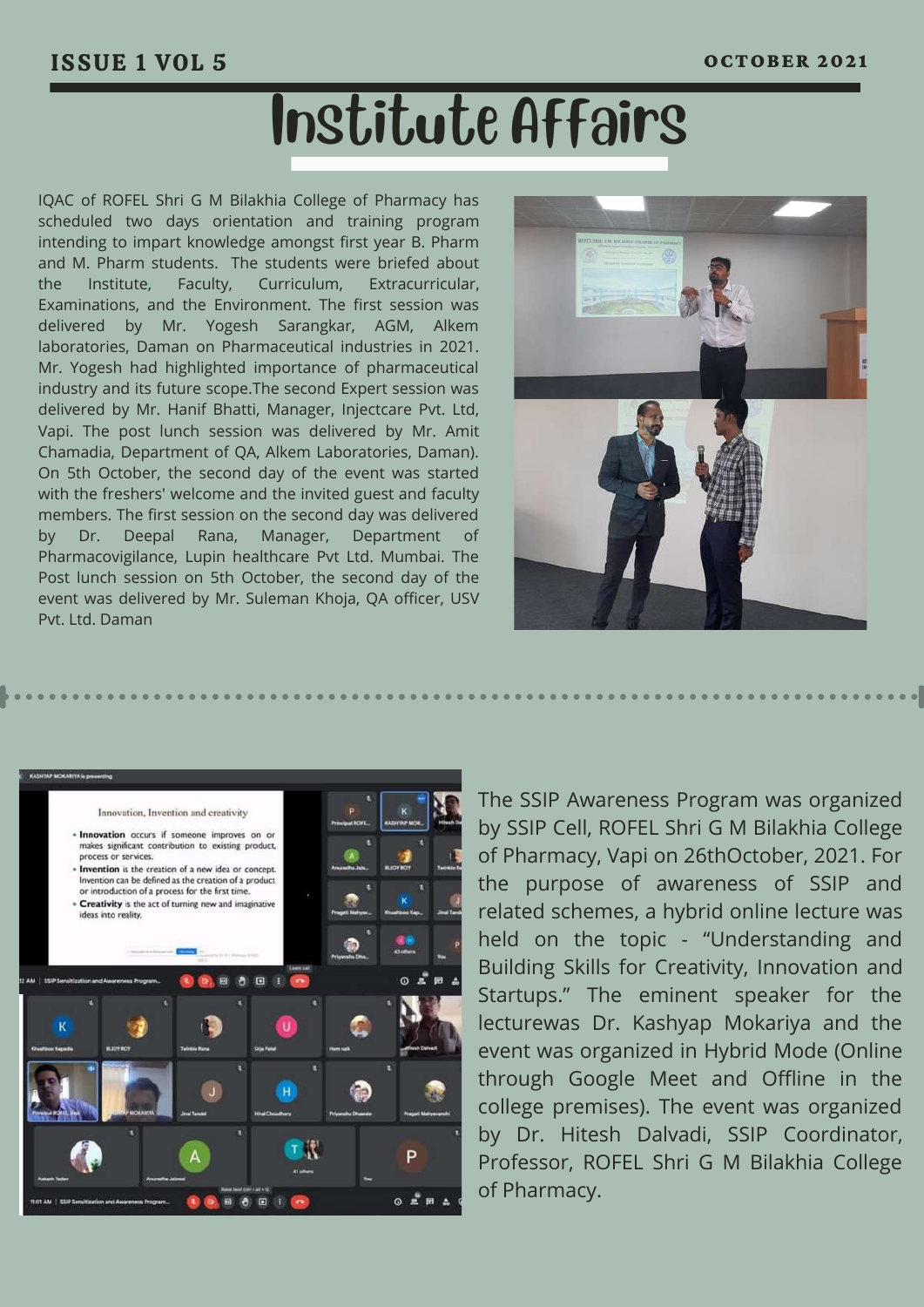# Institute Affairs

In this event, more than 240 students participated from various colleges affiliated with Gujarat Technological University. The following competitions were held Essay competition, Poster competition, Poem competition, My-self MEDICINE, Advertisement Competition, Pharma Rangoli Competition, Switchboard Art, Logo design.

E-Certificates were distributed to the participants, ROFEL Shri G. M. Bilakhia College of Pharmacy thanks all the participants for their enthusiastic response for Pharmacy Week Celebration 2021. We also acknowledge participation of all faculty members for promoting this event and make it a success.





A Cervical Cancer Awareness was held as a part of NSS activity for the students of ROFEL Shri G M Bilakhia College of Pharmacy, Vapi on 21st December, 2021. Dr. Manisha Shah (Gynaecologist) was invited for making our student aware about symptoms, clinical condition and precaution steps to be taken to fight against cervical cancer. Total 75 of students took part in this awareness session. Students were given information about different virus, vaccine available and how one should fight back.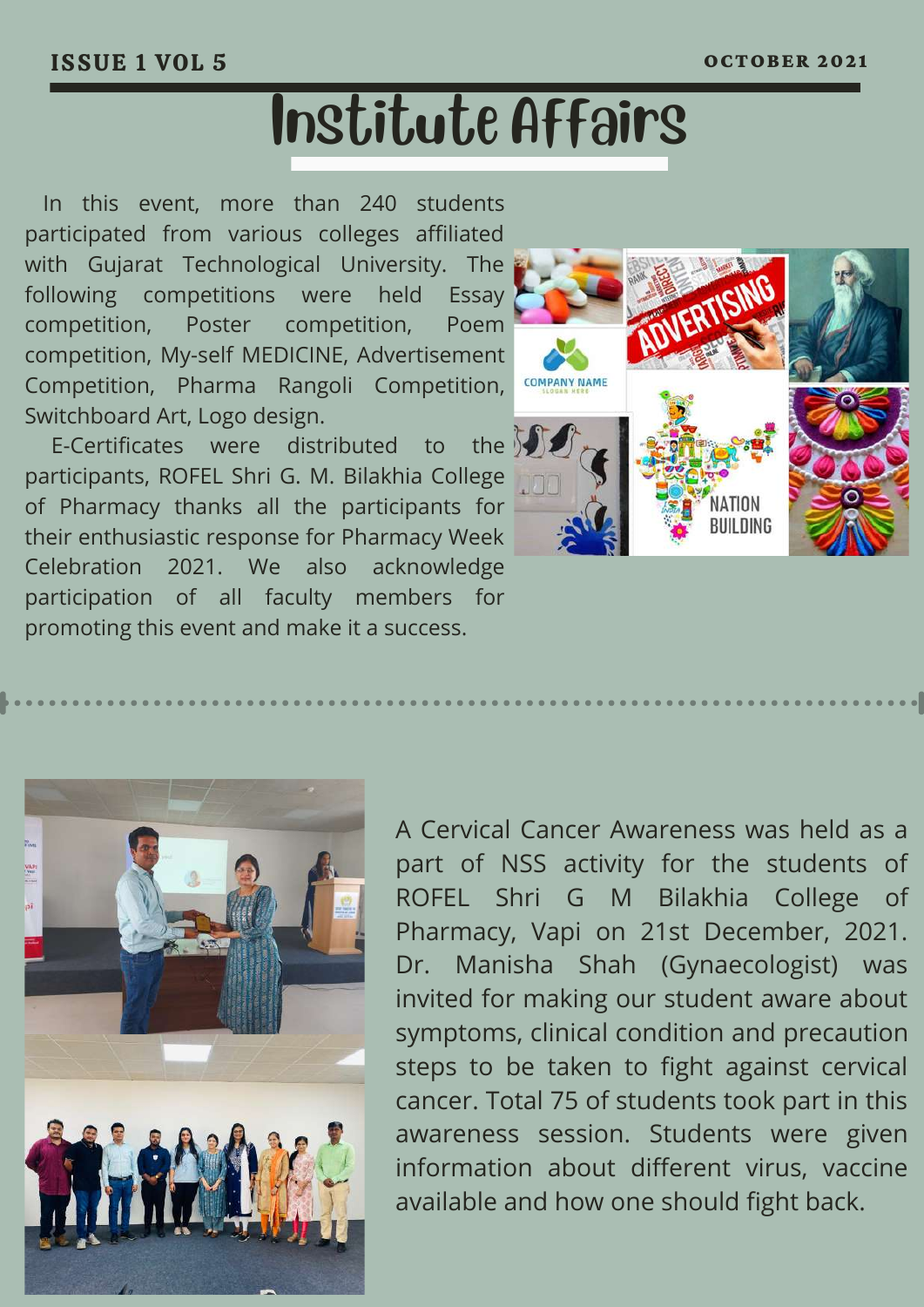# Institute Affairs

The Guest Lecture was organized by ROFEL, Shri G M Bilakhia College of Pharmacy, Vapi on 21st October, 2021 on the topic - "Solids Shall be Alternate Sources to Replace Harmful Organic Solvents in Future". The eminent speaker for the seminar was Dr. R. K. Maheshwari and the event was organized in Hybrid Mode (Online through Google Meet and Offline in the Multipurpose Hall of the College premises) by Dr. Tularam Barot. More than 170 participants joined the event either in online or offline mode from different regions of India.The main focus of the topic was to reduce the use of organic solvents in various synthesis or analysis processes and to develop environmentally friendly processes using suitable solids.The lecture was concluded with the Q&A session where the participants and the speaker discussed various queries related to their doubts.



Navratri Day was celebrated on 14th October 2021 at ROFEL-GIDC Campus. All faculty and students of colleges managed by ROFEL Trust participated in the event with full enthusiasm.

Students and Faculty were awarded with prizes.